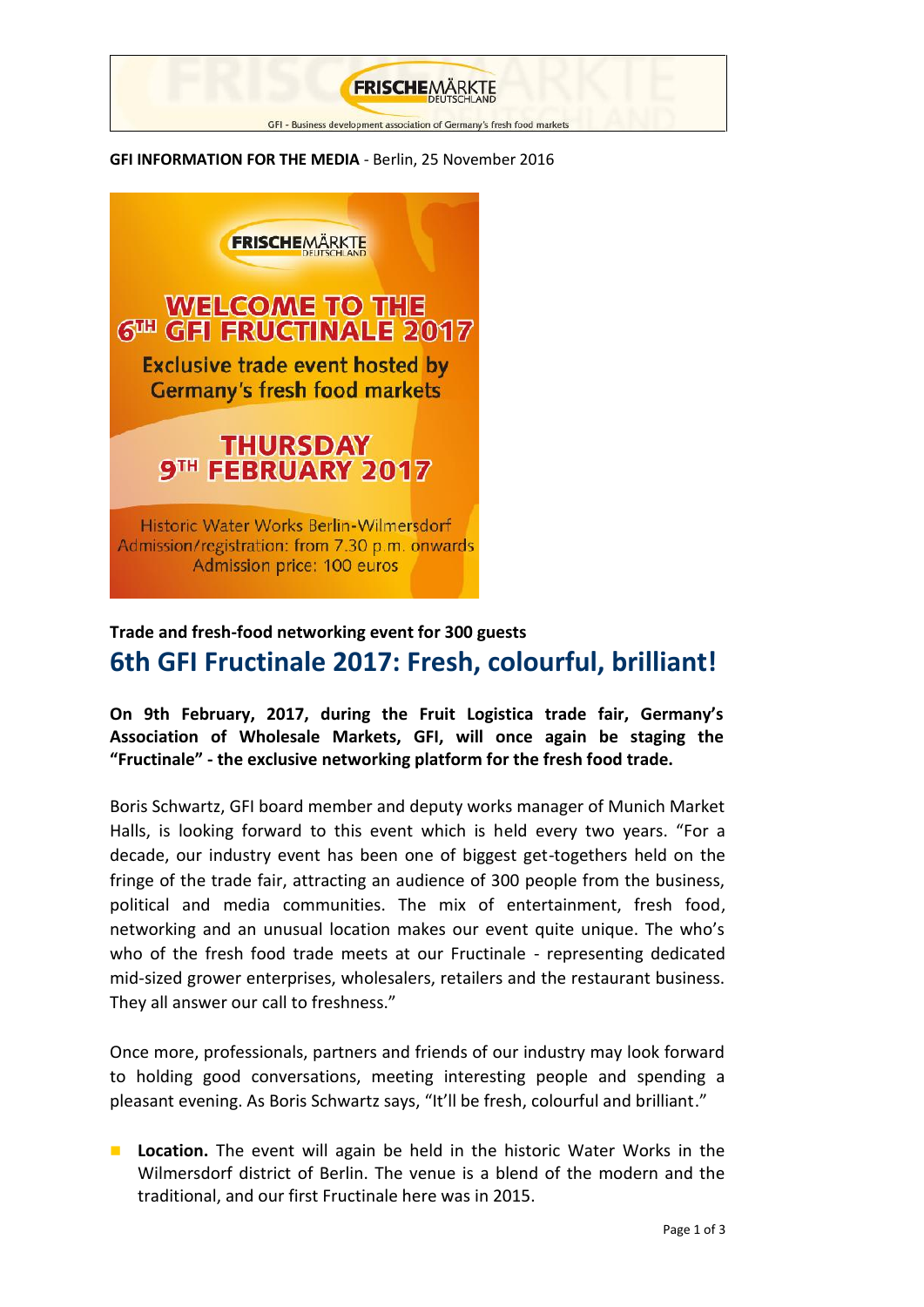## GFI - Business development association of Germany's fresh food market

**FRISCHEMÄRKTE** 

- **Catering.** Paying homage to what fresh food markets offer "freshness, variety and quality" - the Water Works' chefs will freshly prepare an exclusive World Food Buffet on the premises, offering many different culinary delights.
- **Programme.** GFI has once again planned an imaginative programme that will be a welcome break after a tiring day at the trade fair. As Boris Schwartz says, "Apart from the traditional presentation of our Buddy Bear Awards to business friends and partners, the audience can look forward being enchanted by the acts in the show. Of course, there will still be time for people to meet up with each other and chat."



## **Major names are loyal sponsors**

Boris Schwartz is pleased to report that there is renewed, wide support for the event, and growers, wholesalers, logistics firms, service providers and media companies are among the many sponsors. "The many firms which have sponsored the event from the outset have been joined by some new sponsors for the forthcoming Fructinale. We are especially indebted to our main sponsors Fruchthandelmagazin, Keuthmann, vanWylick, Zespri, Chiquita, Lindner Food and Veolia for their commitment."

## **Sponsors of Fructinale 2017**

- Fruchthandel Magazin, Fruitnet Media International GmbH, Düsseldorf
- **Peter Keuthmann GmbH & Co. KG, Berlin**
- **Fruchtimport van Wylick GmbH, Düsseldorf**
- **E** Zespri International Germany GmbH, Bocholt
- **Lindner GmbH Fruchtimport und Handelsgesellschaft, Frankfurt**
- **Messe Berlin GmbH FRUIT LOGISTICA**
- **E** Elbegarten GmbH Obst & Gemüse Vermarktung, Glückstadt
- **U** Veolia Umweltservice GmbH, Hamburg
- Rolf Oertel GmbH Fruchtimport & Großhandel, Leipzig

For further information and portraits of the sponsor companies please go to: **www-frischemaerkte.org/fructinale**